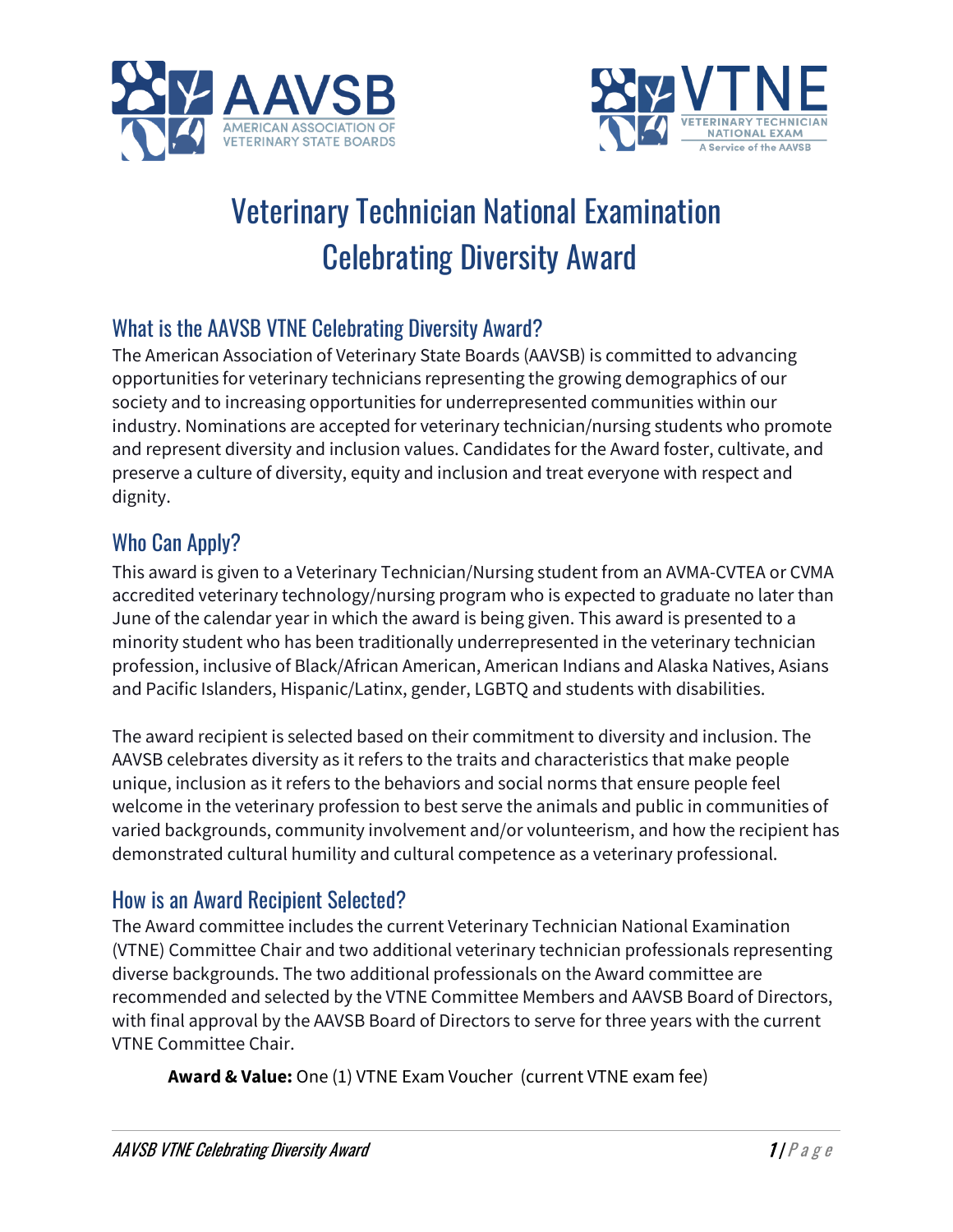



#### **Application Deadline**: March 15

#### **Award Recipient Announced:** May 1

## Application Requirements Checklist

- One (1) page letter.
- Statement of expected graduation from an AVMA-CVTEA or CVMA accredited veterinary technology/nursing program with an Associate or Bachelor's degree by June 1.
- Academic letter of good standing on school letterhead completed by the Program Director or Registrar of the AVMA-CVTEA or CVMA accredited veterinary technology/nursing program.

# Letter Outline

The applicant should submit a one-page letter on why they are deserving of the award. The letter should include a brief introductory paragraph about yourself including selfidentification of demographic information in meeting the selection criteria, one to three concise paragraphs addressing the selection criteria, and a brief concluding paragraph to summarize your letter.

The following topics should be addressed in the letter:

- Significance in starting your veterinary technician career and the impact your meritorious efforts to champion diversity brings to the profession.
- Community involvement and/or volunteerism and the impact of those served.
- Exemplified leadership of student-centered inclusion initiatives.
- Strong commitment to actively promote and maintain diversity and inclusion in the veterinary profession to best serve the animals and public.
- Demonstrated importance of cultural humility and cultural competence as a veterinary professional.

The letter should be formatted as follows:

- Word Count: 1-page letters should be approximately 500 words in length.
- Line Spacing: single spaced.
- Font: Use a legible font, such as Times New Roman or Calibri.
- Font Size: 12-point sized font.
- Margins: "Normal Setting" in Microsoft Word (2.54 cm/1-inch margins).
- The following information should be included at the top of your letter (top left side):
	- o Your Full Name (First and Last)